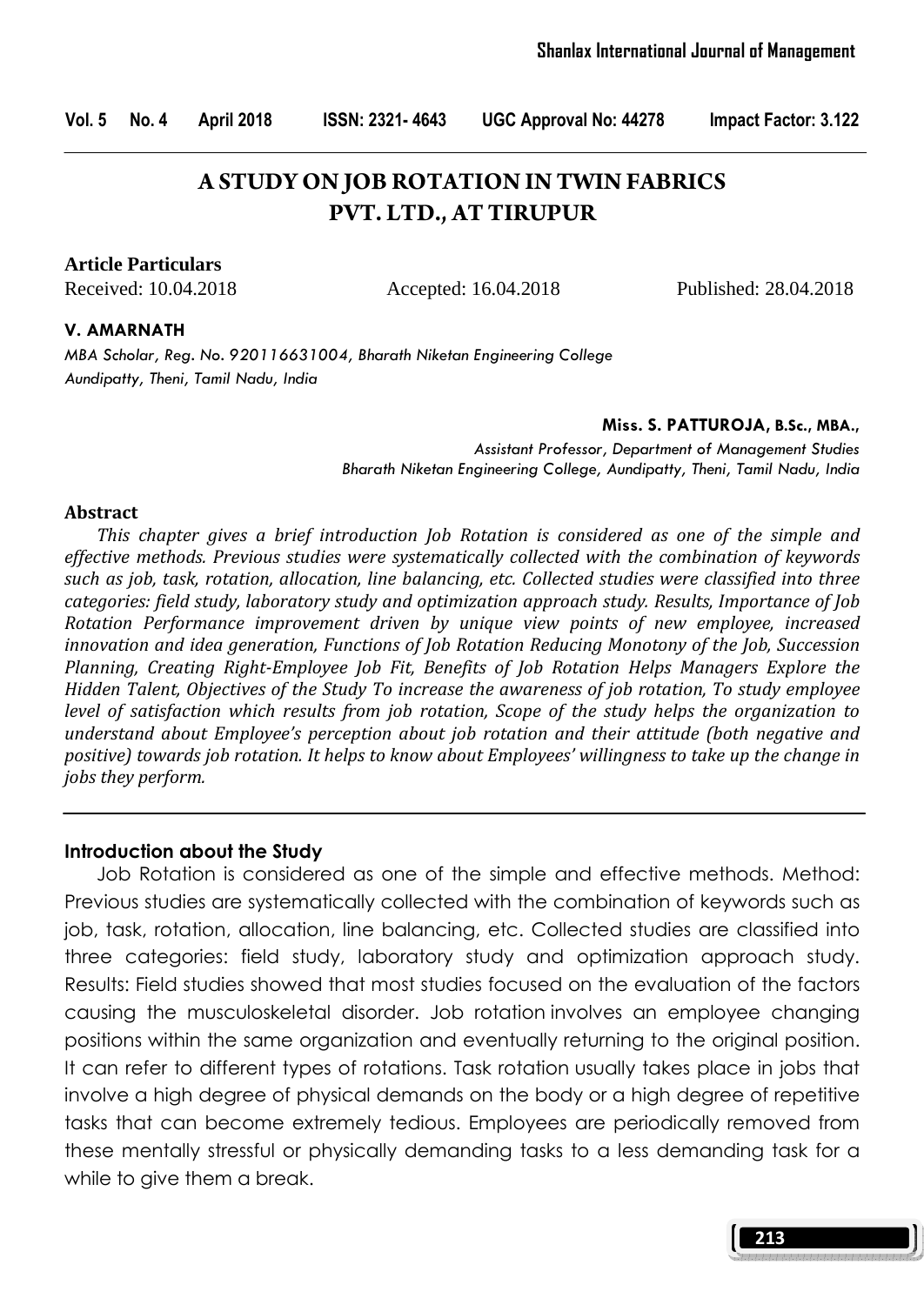Let's say you work as a spot welder on a production line, where you work 10-hour shifts four days a week. You spend your day standing in place applying welds to two specific locations on the product as it moves down the line. The production facility's environmental controls aren't the best, and you're hot and sweating because of the protective gear you must wear along with the heat generated by the welding machine. However, every other week you get rotated off the line to work in the maintenance department and tool shop, where your tasks are varied, the environment is a bit more comfortable, and you can sit down a significant amount of the time.

 Position rotation is the process of laterally moving an employee to different positions, departments or geographic locations for professionally developing the employee by exposing them to new knowledge, skills and perspectives. Position rotation can be further broken down into with in-function rotation and cross-functional rotation. With in-function rotation is where an employee rotates between jobs with similar levels of responsibility and in the same functional or operational areas. Crossfunctional rotation, on the other hand, usually involves a sequence of positions, often with increasing levels of job responsibilities.

 Let's say you are a junior executive at a multinational consulting firm on the fast track. Your mentor and supervisor have just informed you that you have been approved for the company's advance executive training program. You will spend the next two years rotating from your home office to the headquarters in New York, to the company's office in London, then onto Dubai, and finally onto Hong Kong before returning to your home office. You job responsibilities will change a bit at each office, but you will basically still serve as a financial analyst. Upon your return, you will receive an important promotion so long as the rotations are successful. This is an example of position rotation, and more specifically, within-rotation.

## **Definition**

**Job Rotation** is a management technique that assigns trainees to various structures and departments over a period of a few years. Surveys show that an increasing number of companies are using job rotation to train employees (see Coyne 2011 below). There are both positive and negative effects involved with job rotation that need to be taken into consideration when a company decides to use this technique.

## **Concepts**

 Job rotation involves an employee changing with in the same organization and eventually returning to the original position. It can refer to different types of rotations. Task rotation usually takes place in jobs that involve a high degree of physical demands on the body or a high degree of repetitive tasks that can become extremely tedious. Employees are periodically removed from these mentally stressful or physically demanding tasks to a less demanding task for a while to give them a break.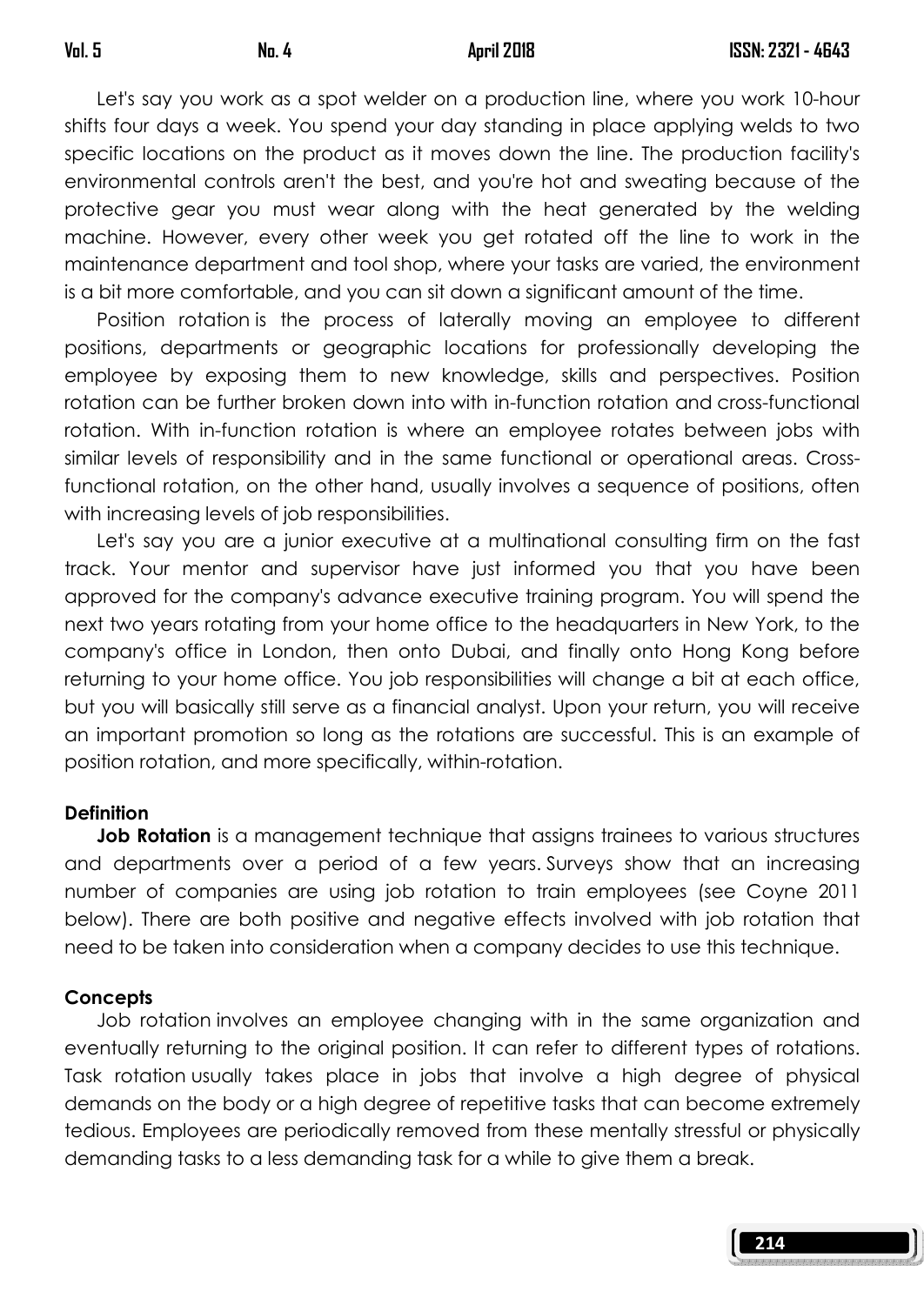## Meaning

 Position rotation is the process of laterally moving an employee to different positions, departments or geographic locations for the purposes of professionally developing the employee by exposing them to new knowledge, skills and perspectives. Position rotation can be further broken down into within-function rotation and cross-functional rotation. The within function rotation is where an employee rotates between jobs with similar levels of responsibility, and in the same functional or operational areas.

## Importance of Job Rotation

- Performance improvement was driven by unique view points of the new employee.
- Increased innovation and idea generation.
- Better understanding and co-operation.
- Job rotation employees developed him a lot and learned about the job.

## Functions of Job Rotation

- Reducing Monotony of the Job.
- Succession Planning.
- Creating Right-Employee Job Fit.
- Exposing Workers to All Verticals of the Company.
- Testing Employee Skills, and Competencies.
- Developing a Wider Range of Work Experience.

## Benefits of Job Rotation

- Helps Managers Explore the Hidden Talent.
- Helps Individuals Explore Their Interests.
- Identifies Knowledge, Skills, and Attitudes.
- Motivates Employees to Deal with New.
- Increases satisfaction and Decreases Attrition.

## Objectives of the Study

- To increase the awareness of job rotation.
- To study employee level of satisfaction this results from job rotation.
- To know the employee involvement in decision making, problem-solving, information sharing etc.
- To identify the knowledge, skills, attitude required for employee to work.

## Scope of the Study

 This study helps the organization to understand about Employee's perception about job rotation and their attitude (both negative and positive) towards job rotation.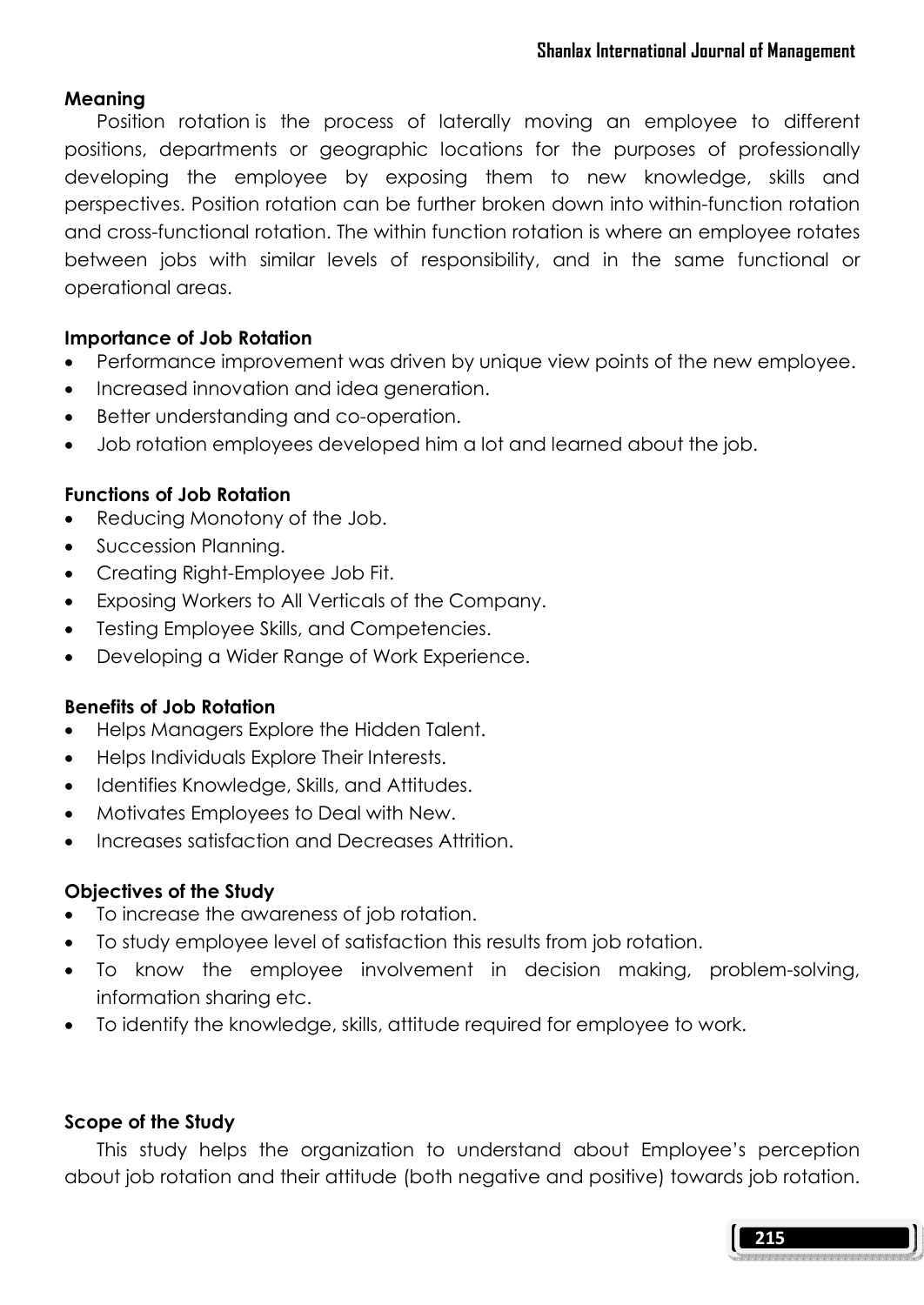It helps to know about Employees' willingness to take up change in jobs they perform. Its effect on productivity and motivation of employees and also the effect of job rotation on job satisfaction.

## Limitation of the Study

- The study was conducted only for 100 an employees.
- Some of the employees are refused to answer due to their busy schedule.
- The results of the study are depend on employee opinion.

## Industry Profile History of Textile industry

 The Textile Sector in India ranks next to Agriculture. Textile is one of India's oldest industries and has a formidable presence in the national economy in as much as it contributes to about 14 percent of manufacturing value-addition, accounts for around one-third of our gross export earnings and provides gainful employment to millions of people. The textile industry occupies a unique place in our country. One of the earliest to come into existence in India, it accounts for 14% of the total Industrial production, contributes to nearly 30% of the total exports and is the second largest employment generator after agriculture. Textile Industry is providing one of the most basic needs of people and the holds importance; maintaining sustained growth for improving quality of life. It has a unique position as a self-reliant industry, from the production of raw materials to the delivery of finished products, with substantial value-addition at each stage of processing; it is a major contribution to the country's economy. This paper deals with Global Scenario, Indian Scenario of Textile Industry. Profile, structure and functions involved in a company. It is a great opportunity for the trainee to study the Organization and learn functions involved and make sure to understand Theoretical concepts in Practical and Practical concepts in Theory.

## Development in Textile Industry

 1793 - Eli Whitney and Hogden Holmes developed a simplified method of removing the cotton lint from the seed. Whitney's, and especially Holmes' saw tooth gin, revolutionized the cotton industry by dramatically increasing the productivity of cotton ginning. In the early 1800s, cotton was raised in the southern United States and exported to mills in England and the north. Leaders such as William Gregg of South Carolina advocated a home-based textile industry for the south but the time was not right. Northern mills resisted the growth of mills outside New England. Textile machinery was built in New England and New Jersey and imported from Europe. After the Civil War, the global scenario slowly replaced slaves with free workers. The industry remained largely in the north until after the 1880s. Leaders such as Edwin Michael Holt and family of Alamance Country, North Carolina built mills in large numbers throughout the south as the 19th century closed. Merchants contracted for goods through agents.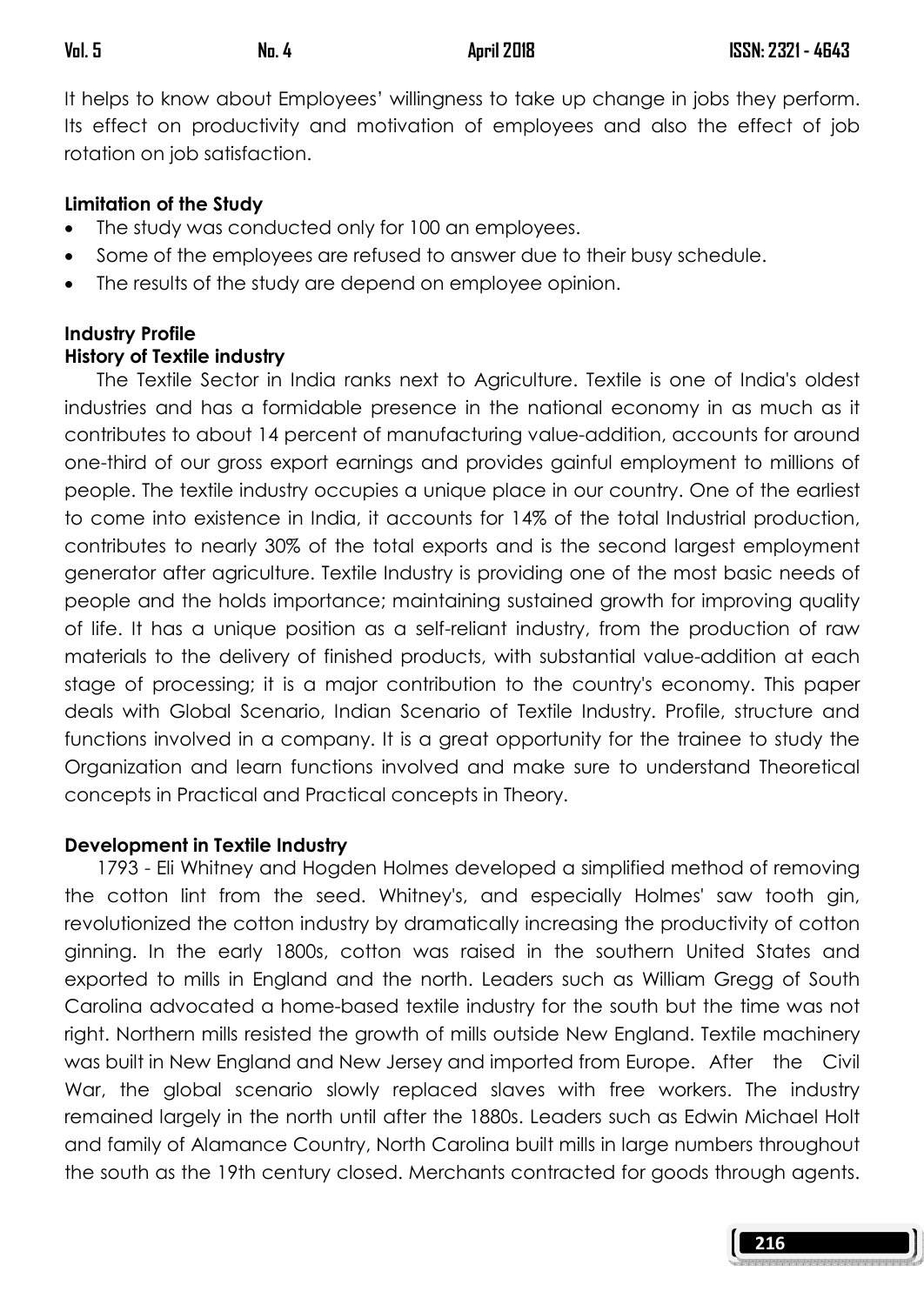### Shanlax International Journal of Management

The Cone family moved from Baltimore to Greensboro and brokered sales. The Belk family bought goods from Cone to sell in the dry goods stores. Merchants such as Marshall Fields of Chicago bought goods from mills through intermediaries. Later, to better control supply, the Cones and the Fields built mills of their own, e.g., cone mills and Fieldcrest Mills Machinery was imported the north and from Europe. World War I and the naval blockade imposed by England on German shipping, and the use of Uboats by Germany to harass English vessels brought that the United States must be independent of England and Germany for machinery and dyestuffs.

 New companies emerged to satisfy the war effort and remained strong for several decades following the war. World War II once again emphasized the need for selfsufficiency. Following the war, however, imported machinery and dyes, especially from Germany and Switzerland, once again supplemented and eventually replaced domestic supply. American textile companies thrived with the use of imported machinery and dyestuffs. In the 1990s, a new world order began to replace the Made in the the USA ideas. Buying from the lowest cost producer drove many textile manufacturers out of the production side and into imports. Manufacturing companies changed to marketing companies. The textile industry is undergoing a major reorientation towards non-clothing applications of textiles, known as technical textiles, which are growing roughly at twice rate of textiles for clothing applications and now account for more than half of total textile production. The processes involved in producing technical textiles require expensive equipment and skilled workers and are, for the moment, concentrated in developed countries. Technical textiles have many applications including bed sheets; filtration and abrasive materials; furniture and healthcare upholstery; thermal protection and blood-absorbing materials; seatbelts; adhesive tape, and multiple other specialized products and applications. The Indian Textile industry has been undergoing a rapid transformation and is in the process of integrating with the world textile trade and industry. This change is being driven by the progressive dismantling of the MFA and the imperative of the recently signed General Agreement Trade & Tariff. In this bold, new scenario, India has to move beyond its role of being a mere quota satisfying country.

#### Indian Textile Clusters

 In India, there are three regions, South, Central and North regions, Tamilnadu, Karnataka and Andhra Pradesh belong to South region. Maharashtra, Madhya Pradesh and Gujarat belongs to the Central region, and Delhi, Haryana, Rajasthan and Punjab belongs to North region. West Bengal and Orissa also contribute to the nation growth.

#### Top 10 Textile Companies in India

- Wardhman textiles Punjab
- Arvind Mills Gujrath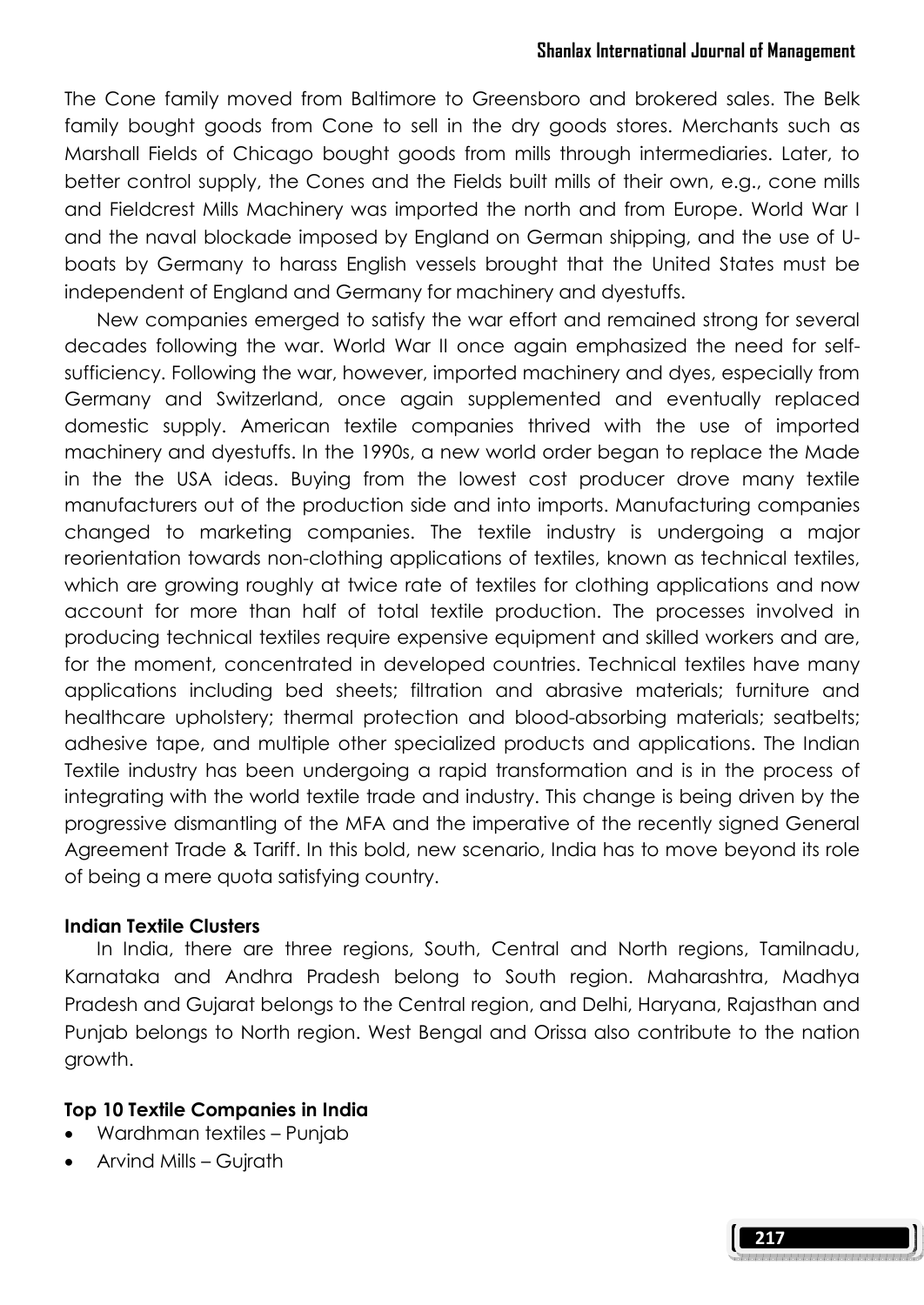- Bombay Dyeing Maharashtra
- Raymonds India
- Grasim Industries-India
- Reliance Textiles –Gujarat
- Fab India New Delhi
- JCT Limited- Punjab
- Lakshmi Mills -Tamilnadu
- Mysore Silk- Karnataka

# Growth of Leading Textile Companies during The Past 10 Years

 Textile production and consumption is an increasingly global affair as production continues to shift to developing countries. Developing countries have seen an explosion in The growth of their textile exports, and for many countries, textiles are a significant portion of their total exports. In response to increasing competition from imports from developing countries, industry leaders in developed countries have made significant capital investments to increase productivity and move into advanced market sectors. There are several trade agreements in place that impact world textile trade. The African Growth and Opportunities Act, Andean Trade Preference Act, and Trade Promotion Act are each designed to liberalize textile trade and provide equal market access to both developing and developed countries.

# Problems of the Textile Industry Shortage of Raw Material

 There is a shortage of raw material especially of good quality cotton to meet the growing demand of the Indian textile industry. The fluctuating prices and uncertainties in the availability of raw material lead to low production and sickness of the mill. Consequently, long staple cotton is imported from Egypt, Sudan Kenya, Peru, Tanzania, Uganda, and the USA. There is a need of Silver Fiber Revolution in the country. 2. ObsoleteMachinery Most of the Indian textile mills are working with obsolete machinery. According to one estimate 70 percent of the spindles are more than 30 years of age. The outdated machinery cannot compete with the machinery of countries like China, Japan, South Korea, Taiwan, and the USA which have the latest sophisticated machinery in their textile mills.

# Government Initiatives of Indian Textile Mills

 The Indian government has come up with some export promotion policies for the textiles sector. It has also allowed 100 percent FDI in the Indian textiles sector under the automatic route. Some of initiatives taken by the government to further promote the industry are as under:

 The Government of India has started promotion of its 'India Handloom' initiative on social media like Face book, Twitter and Instagram to connecting with customers, especially youth, to promote high-quality handloom products.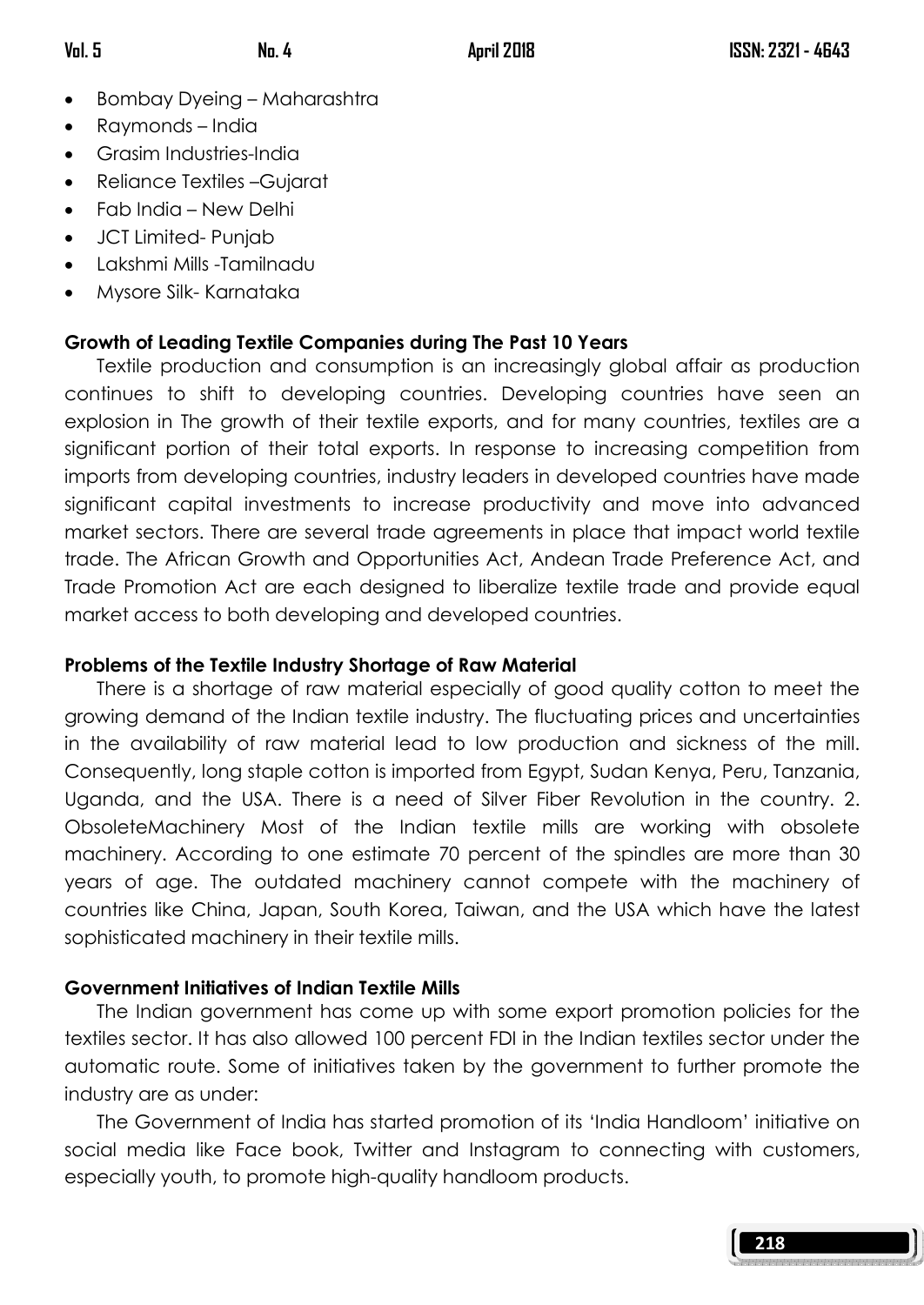The Ministry of Textiles launched Technology Mission on Technical Textiles (TMTT) with two mini-missions for a period of five-years (from 2010-11 to 2011-12 in the 11th five year plan and 2012-13 to 2014-15 in 12th five-year plan) with a total fund outlay of Rs 200 Crore (US\$ 30 million).

 The objective of TMTT is to promote technical textiles by helping to develop worldclass testing facilities at eight Centers of Excellence across India, promoting indigenous development of prototypes, providing support for domestic and export market development and encouraging contract research.

 The Government of India is expected to soon announce a new National Textiles Policy. The new policy aims at creating 35 million new jobs by way of increased investments by foreign companies, as per Textiles Secretary Mr.S.K.Panda

### Subsidies on machinery and infrastructure

 The Revised Restructured Technology Up gradation Fund Scheme (RRTUFS) covers manufacturing of major machinery for technical textiles for 5 percent interest reimbursement and 10 percent capital subsidy in addition to 5 percent interest reimbursement also provided to the specified technical textile machinery under RRTUFS.

 The major machinery for production of technical textiles receives a concessional customs duty list of 5 percent.

 Specified technical textile products are covered under Focus Product Scheme. Under this scheme, exports of these products are entitled for duty credit scrip equivalent to 2 percent of freight on board (FOB) value of exports

 The Government of India has implemented several export promotion measures such as Focus Market Scheme, Focus Product Scheme and Market Linked Focus Product Scheme for increasing share of India's textile exports.

 Under the Market Access Initiative (MAI) Scheme, financial assistance is provided for export promotion activities on focus countries and focus product countries.

 Under the Market Development Assistance (MDA) Scheme, financial assistance is provided for a range of export promotion activities implemented by Textiles Export Promotion Councils.

 The government has also proposed to extend 24/7 customs clearance facility at 13 airports and 14 sea ports resulting in faster clearance of import and export cargo.

 The Ministry of Textiles has approved a 'Scheme for promoting usage of geotechnical textiles in North East Region (NER)' in order to capitalize on the benefits for geotechnical textiles. The scheme has been approved with a financial outlay of Rs 427 crore (US\$ 64.1 million) for five years from 2014-15.

 A Memorandum of Understanding (MoU) has been signed between India and Kyrgyzstan seeking to strengthen bilateral cooperation in three fields -Textiles and Clothing, Silk and Sericulture, Fashion.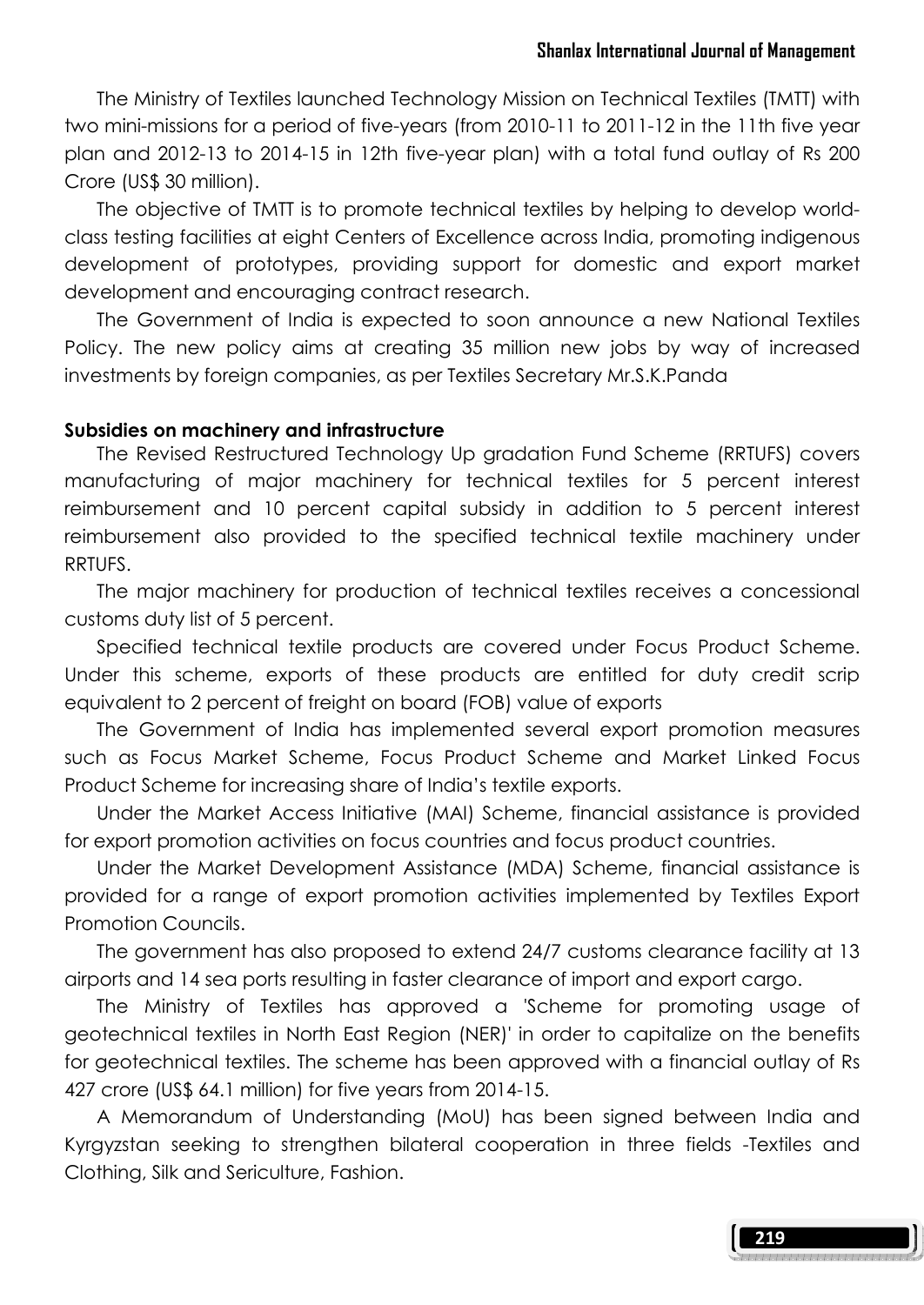# Company Profile

 Centwin Textile Mills Private Limited was started in the late eighties under the guidance of brothers Mr.P.Govindaswamy, Mr.P.Palaniswamy and Mr.P.Kumaraswamy. The trios had a sound background in the textile arena and are the pioneers in initiating knitwear export activities in Tirupur. Centwin today is a leading manufacturer and exporter of textile goods in India. We have been exporting world-class textiles under the banner of "Centwin" for the past30 years.

| Company Name          | <b>TWIN FABRICS PVT.LTD.,</b>   |
|-----------------------|---------------------------------|
| Year of establishment | 1988                            |
| Founder               | Mr.P.Govindasamy                |
| Nature                | Exporter/Manufacturer           |
| Address               | Kamaraj Road,                   |
|                       | Mudalipalayam, Tirupur -641 604 |
| Products              | <b>Knitted Hosiery Garments</b> |
| No of employees       | 400                             |

# **Departments**

- **Production**
- Purchasing
- Marketing (including the selling function)
- Human Resource Management
- Accounting and Finance.
- Sales

# Production Department

 The Production function undertakes the activities necessary to provide the organization's products or services. Its main responsibilities are is:

- Production planning and scheduling
- Control and supervision of the production workforce
- Managing product quality (including process control and monitoring
- Maintenance of plant and equipment
- Control of inventory
- Deciding the best production methods and factory layout.

## Purchase Department

 The Purchasing function is concerned with acquiring goods and services for use by the organization. These will include, for example, raw materials and components for manufacturing and also production equipment. The responsibilities of this function usually extend to Buying goods and services for the entire organization (not just the Production function), including, for example, office equipment, furniture, computer

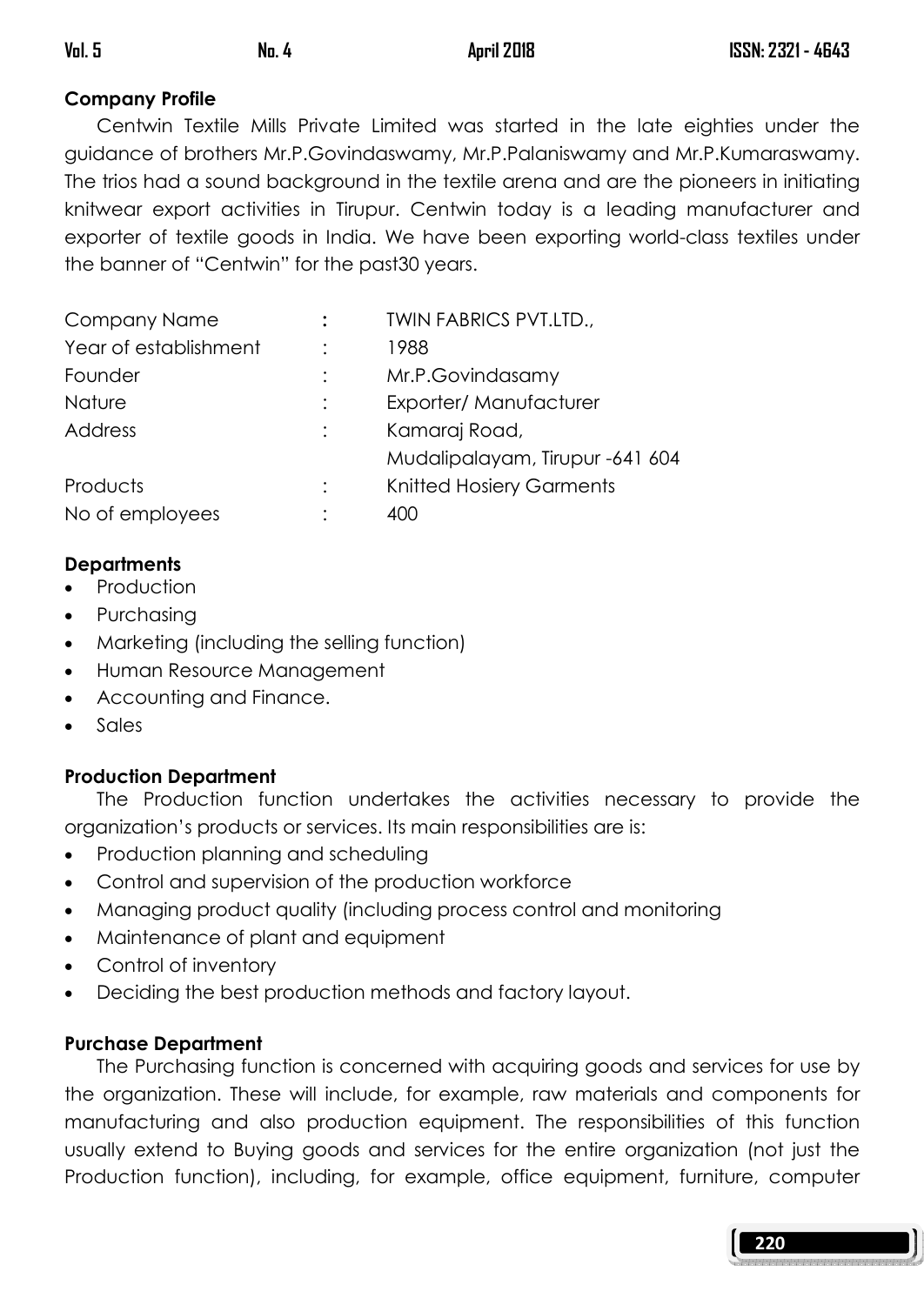equipment and stationery. In buying goods and services, purchasing managers must take into account some factors – collectively referred to as 'the Purchasing mix', namely, Quantity, Quality, Price and Delivery.

- Quantity. buying in large quantities can attract price discounts and prevent inventory running out. On the other hand, there are substantial costs involved in carrying a high level of inventory.
- Quality. There will usually be a trade-off between price and quality in acquiring goods and services. Consequently, Production, R&D and Marketing Functions will need to be consulted to determine an acceptable level of quality which will depend on how important quality is as an attribute of the final product or service of the organization.
- Price. Other things being equal, the purchasing manager will look for the best price deal when procuring goods and services, although price must be considered in conjunction with quality and supplier reliability, to achieve best value, rather than lowest price only.
- Delivery. The time between placing an order and receiving the goods or services, the lead time, can be critical for production planning and scheduling and also has implications for inventory control. Suppliers must therefore be evaluated in terms of their reliability and capability for on-time delivery.

## Marketing Department

 Marketing is concerned with identifying and satisfying customers needs at the right price. Marketing involves researching what customers want and analyzing how the organization can satisfy these wants. Marketing activities range from the 'strategic', concerned with the choice of product markets (and how to compete in them, for example, on price or product differentiation) to the operational, arranging sales promotions (e.g., offering a 25 percent discount), producing literature such as product catalogues and brochures, placing advertisements in the appropriate media and so on. A fundamental activity in marketing is managing the Marketing Mix consisting of the '4Ps': Product, Price, Promotion and Place.

- Product. Having the right product regarding benefits that customers value.
- Price. Setting the right price which is consistent with potential customers' perception of the value offered by the product.
- Promotion. Promoting the product in a way which creates maximum customer awareness and persuades potential customers to decide to purchase the product.
- Place. Making the product available in the right place at the right time including choosing appropriate distribution channels.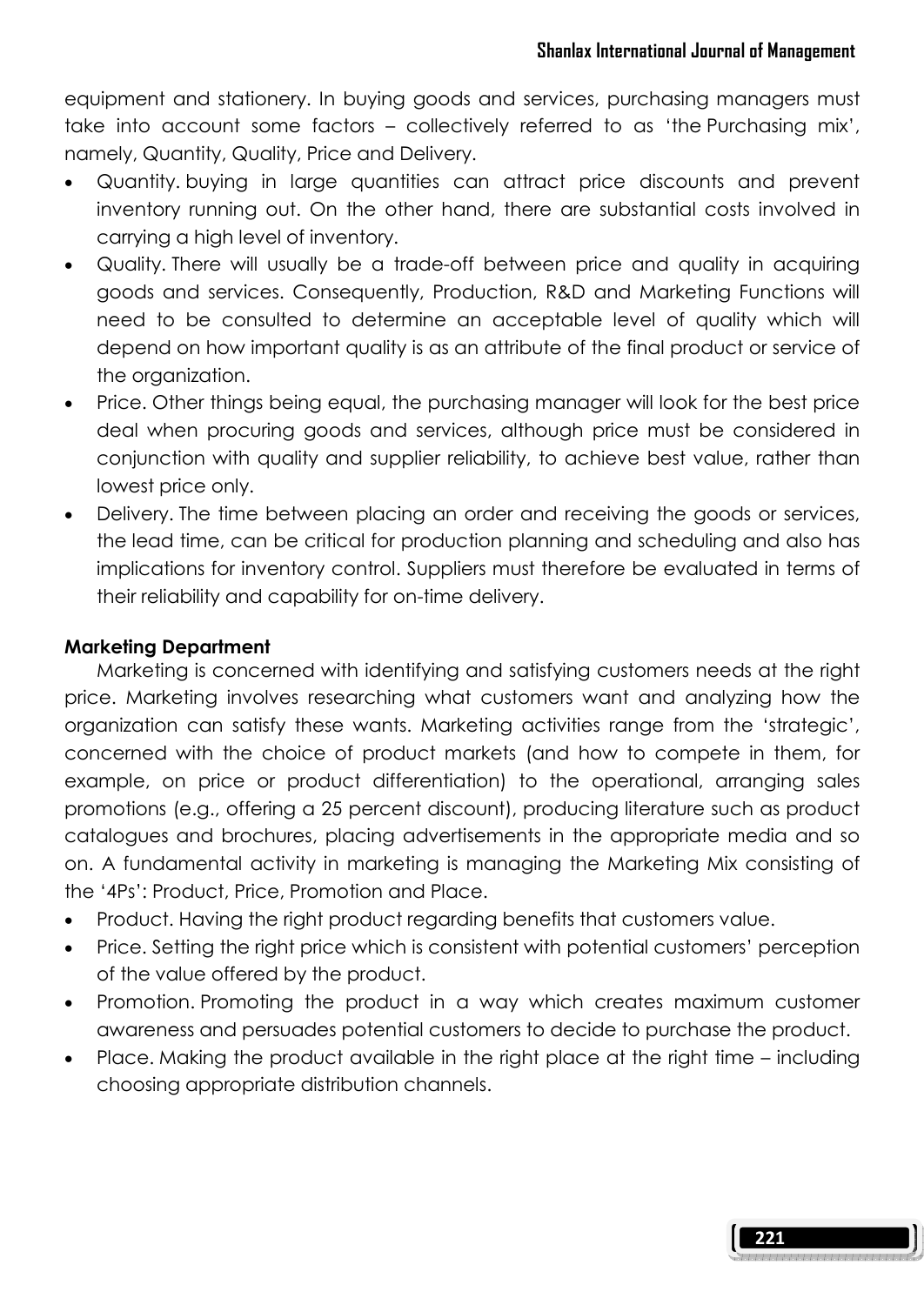# Human Resources Department

The Human Resources function is concerned with the following:

- Recruitment and selection. Ensuring that the right people are recruited to the right jobs.
- Training and development. Enabling employees to carry out their responsibilities effectively and make use of their potential.
- Employee relations. Including negotiations over pay and conditions.
- Grievance procedures and disciplinary matter. Dealing with complaints from employees or from the employer.
- Health and Safety matters making sure employees work in a healthy and safe environment.
- Redundancy procedures are administering a proper system that is seen to be fair to all concerned when deciding on redundancies and agreeing redundancy payments.

# Accounting and Finance Department

The Accounting and Finance function is concerned with the following:

- Financial record keeping of transactions involving monetary inflows or outflows.
- Preparing financial statements (the income statement, balance sheet and cash flow statement) for reporting to external parties such as shareholders. The financial statements are also the starting point for calculating any tax due on business profits.
- Payroll administration is Paying wages and salaries and maintaining appropriate income tax and national insurance records.
- Preparing management accounting information and analysis to help managers to plan, control and make decisions.

## Sales Department

 Selling is one of the major forms of communication and customer acquisition in a company's marketing promotion strategy, while the roles if a sales department vary somewhat by the organization, its primary duties include identifying and contacting prospects, delivering sales presentations, closing deals and managing existing customer relationship.

## Review of Literature

 Job rotation refers to a systematic shifting of employees from one job to another and, in most cases, over prearranged intervals (Dessler and Varkkey, 2009). It essentially involves rotating employees from one position to another in a lateral fashion and is characterized by having tasks that require different skills, and at times, tasks with different responsibilities (Robbins, 1996).

 Cosgel and Miceli (1999) argue that is should only be applied when the incremental benefits of its applications outweigh the benefits of work specialization. This means that